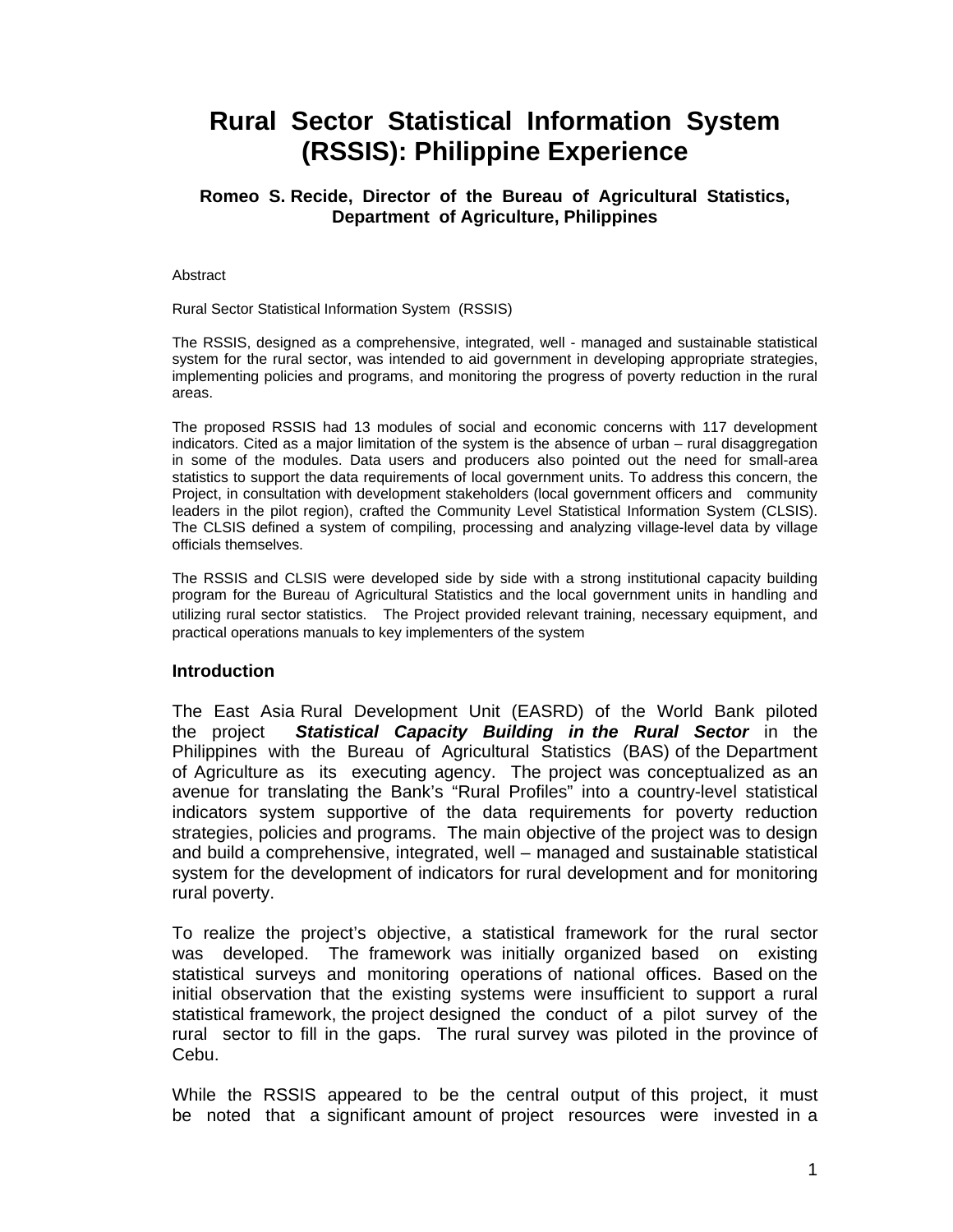comprehensive statistical capacity building. The BAS was the major beneficiary with about a dozen of training courses conducted for its technical staff, both from the Central Office and Field Operations Centers. A number of technical staff from other national agencies was also invited to participate in the courses. The capacity building component was further extended to local government units (LGUs) in Region VII or Central Visayas. As the RSSIS was designed and built up, the idea of establishing a community level version of the RSSIS elicited interest, gradually evolved and finally led to the development of the Community Level Statistical Information System (CLSIS).

The CLSIS would inevitably require building up the capacity of the LGUs in implementing systems for collecting, processing, analyzing and disseminating local-level information. Thus, suitable training courses for LGU officers and village leaders were designed and conducted. In the course of implementing these activities, a strong partnership was forged between the BAS, other statistical agencies and the LGUs in the pilot region.

### **Objectives and Processes in the Development of the RSSIS**

*Objective*: The general intention of the RSSIS was to make available all the important and relevant statistical indicators that were required in monitoring rural welfare and the progress in poverty reduction in the country. As cited in the project document, the World Bank, through its EASRD Unit had operationalized "Rural Profiles" as a database available on both World Wide Web and the Bank's Intranet. As an indicators system, the Rural Profiles described progress in rural development by means of social and economic indicators.

*Assessment of Data Systems:* A critical step towards developing the RSSIS is the assessment of the existing rural sector – related data systems in the country. The assessment of rural sector data systems considered the following exercises: review of the basic mandates of major statistical agencies; review of existing data that normally carry rural – urban disaggregation; and visits to major data producers and users of rural statistics. These assessment activities had confirmed the Project's hypothesis that the Philippine Statistical System (PSS) had enough experience in statistical indicator systems that was useful in consolidating and integrating rural – based statistics in order to prepare a Philippine version of the WB Rural Profiles.

*Revisiting the Agricultural Indicators System (AIS):* . In preparation for the formulation of the draft framework for the RSSIS, it was necessary to revisit its Agricultural Information System (AIS) of the BAS. Almost fifteen years ago, the BAS did an undertaking similar to the RSSIS. The main difference was that while the AIS was very focused on the agriculture sector, the RSSIS was envisioned to cover all of the rural sector. In many ways though, and in the context of Philippine setting, agricultural and rural sectors might be used interchangeably.

*Drafting the RSSIS Framework:* The RSSIS framework was developed so that duplication of statistical outputs of the BAS and those of other data – producing agencies was avoided. As an indicators system designed to capture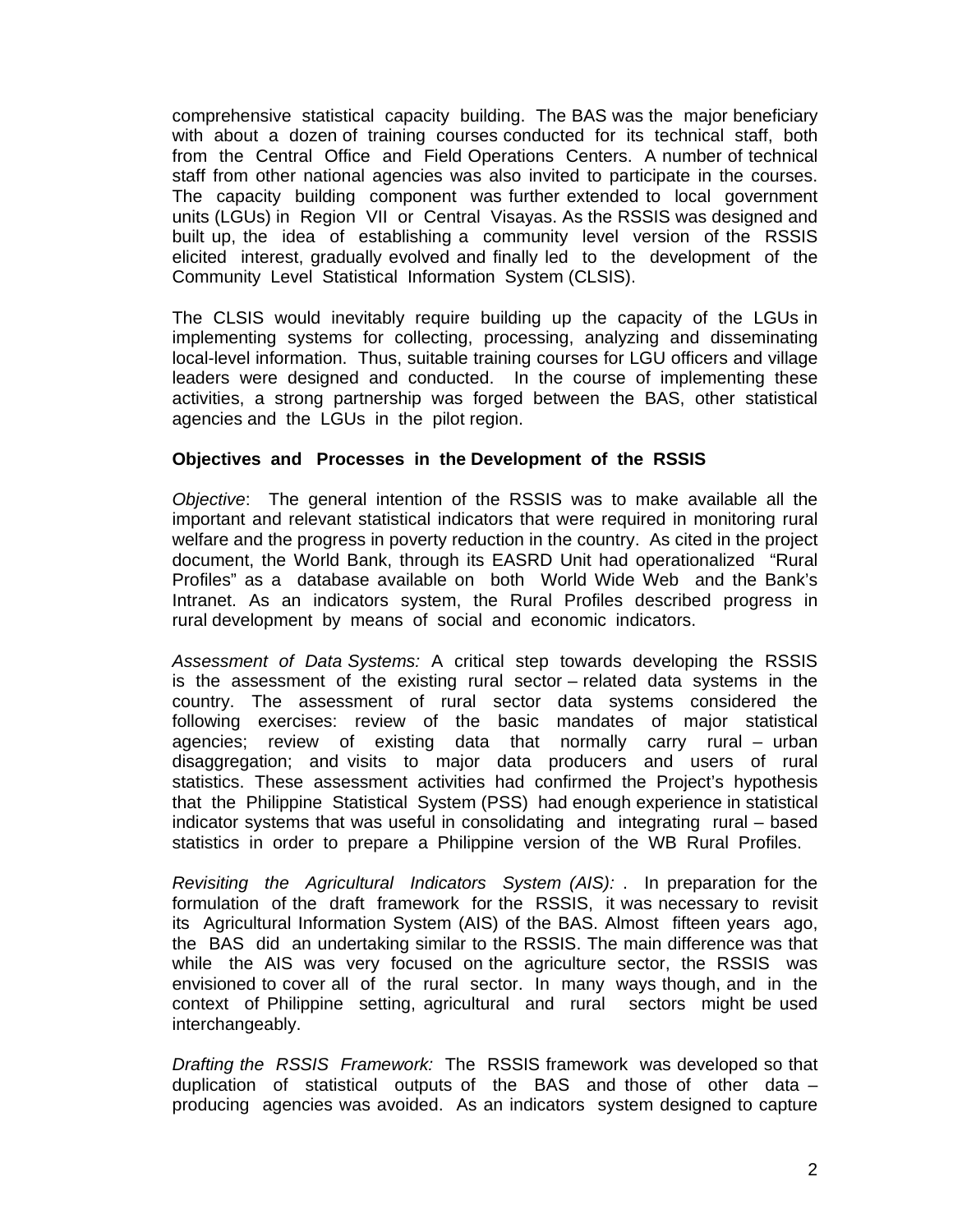the characteristics of the rural sector of the country, it was required that data inputs should have urban and rural dimensions. In addition, the RSSIS was meant to characterize the rural sector comprehensively; thus the indicators had to cut across a broad spectrum of economic, social, and financial concerns. This formed one major constraint of the BAS its mandate has largely focused on agriculture alone. Based on their background and training, BAS staff needed stronger appreciation for and greater understanding of indicators of rural poverty or rural development.

*Consultative Meetings:*To generate additional insights, as well as confirm status of data requirements and availability, the draft RSSIS Framework was presented to both data users and producers. Participants in these consultative meetings contributed to a better understanding of the objectives of and the requirements for development of the RSSIS. As experience in the Project later showed, consultations were to become an indispensable and useful mechanism in refining Project concepts and advancing implementation of Project activities. To begin with, the BAS was a large data producer by itself, thus internal consultations among its operating units, particularly between the internal data users and producers were periodically done. Consultations with other statistical agencies were also done extensively, either in large and formal settings or small and informal discussions.

*Initial Run of the RSSIS:*In its initialphases, the RSSIS ran into database management problems that forced the staff to go manual, just to jumpstart the implementation and familiarize the BAS staff with the various RSSIS concerns, and anticipate possible problems in actual data collection, compilation and computation of indicators. The staff had to struggle with manipulating Excel files to develop the desired indicators. Re - inputting of data coming from other agencies had to be done in some cases due to inefficient procedures. Results of these exercises, which came in the form of indicators in statistical tables, were presented and discussed in the September 2004 seminar– workshop of concerned BAS Central Office and field personnel

*Development of computer – based systems:*One of the objectives of the RSSIS Project was to revisit and upgrade the management of the existing AIS of the BAS. An ACCESS – based system had been developed and managing the AIS had greatly improved since then. The access to and updating of AIS reports had become faster. On the other hand, the development of the computer – based system for the RSSIS had already begun. The application programs were to be completed before the end of 2004.

#### **Issues and Constraints in Pursuing the RSSIS**

*Urban – Rural classification:* If there was one concern that could block smooth development of meaningful presentation of rural statistics and indicators, that would be the differentiation between rural and urban areas. The view in the Project was that the existing operational definition of rural and urban areas, which set up criteria of urbanity, and took rural areas as the complement, was not supportive of the overall objective of the Project to develop a comprehensive and well – managed statistical information system for the rural sector.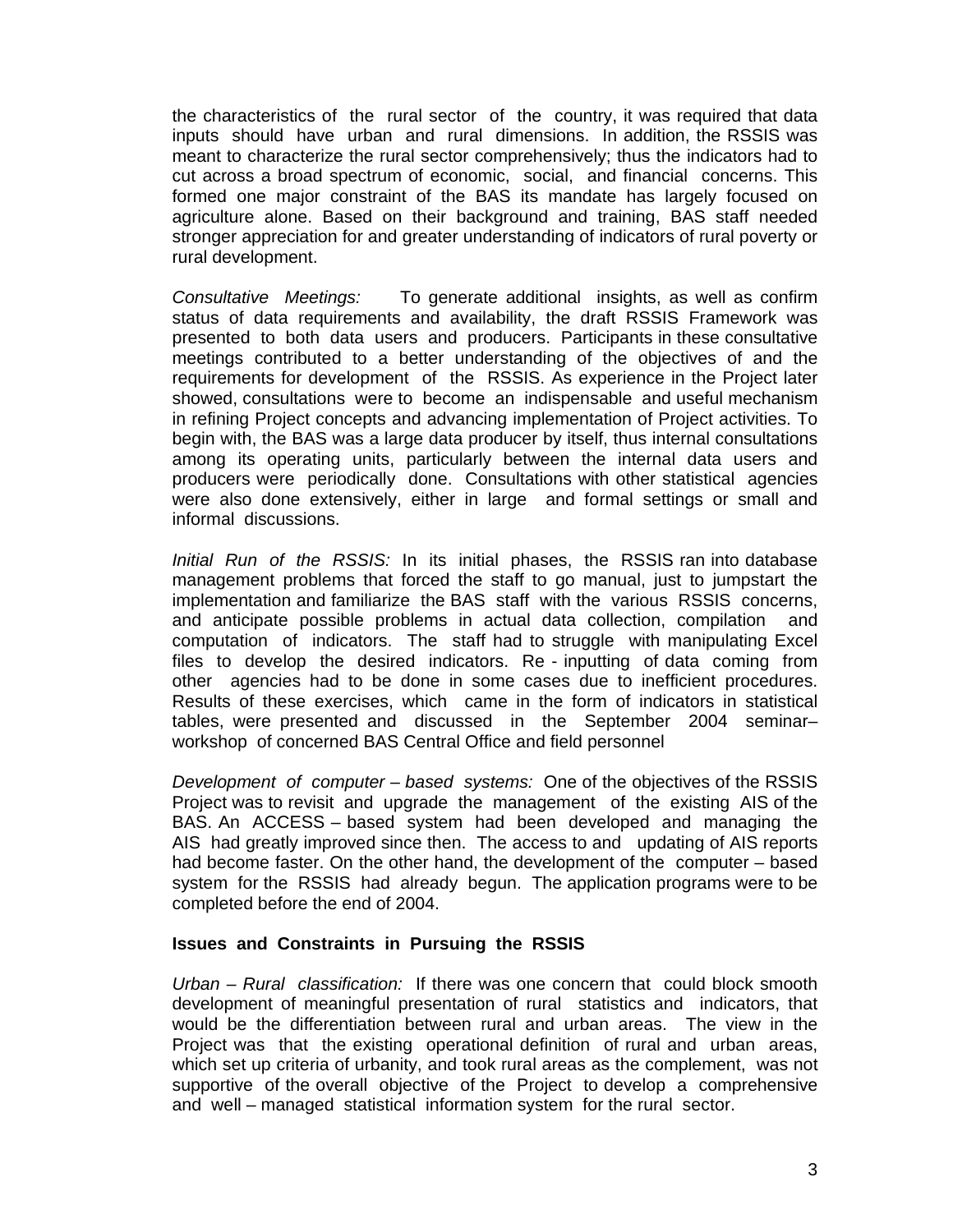Sometime, in 2002, the Philippine National Statistics Office (PNSO) presented the results of the work on the formulation of an operational definition of urban areas for the Philippines based on the revalidated information on barangay (village) characteristics. Concerns about the disregard of the agrarian character of rural communities as well as the use of dynamic variables such as population and existence of commercial and industrial establishments as the anchor of the urban classification scheme have been raised.

In line with this observation, this Project had expressed this concern and submitted a proposal to review the process of urban – rural classification by incorporating in the process the identification of inherent characteristics of both urban and rural communities instead of simply focusing attention on urban – like characteristics and completely overlooking the built – in characteristics or features of rural communities.

*Agriculture and Rural Statistics:* In broad and practical terms, the distinction between agricultural and rural areas did not pose that much of a problem in policy discussions. Development policies and programs in the country accounted for both groups. In the AIS of the BAS, disaggregation of statistics was agriculture–focused, i.e., agricultural vs. non–agricultural or farming vs non– farming. The BAS supplemented its data holdings by obtaining data from other sources. From PNSO, results of the agricultural censuses as well results of its various surveys with urban-rural dimensions were collected, processed and organized into various components of the AIS.

*Linking up with Source Agencies:*The RSSIS required data inputs that would come from almost all line departments of the Philippine Government. Since the Philippine Statistical System ( PSS ) was highly decentralized, working out an integrated information system as envisioned under the RSSIS would e a challenge. Apart from potential difficulties to be encountered in eliciting cooperation among various agencies, concerns regarding possible problems in synchronizing availability of data at desired levels of disaggregation and frequency of release were expressed.

Despite advancement in technology, certain constraints such as problems in compatibility of facilities and operating software had posed challenges in the development of efficient and effective data-handling procedures. Latest efforts on database development for the RSSIS were on–going and issues on linkages were being considered.

*Statistics other than agricultural statistics:*The proposed RSSIS required a big number of social statistics as inputs in the generation of indicators. The BAS, which heretofore had largely focused on agricultural statistics, had to adjust its orientation to develop an appreciation of social and other economic statistics. This turned out to be a huge challenge to the RSSIS project staff who were overwhelmed by the sheer volume of available socio-economic data that needed to be transformed into the specified indicators.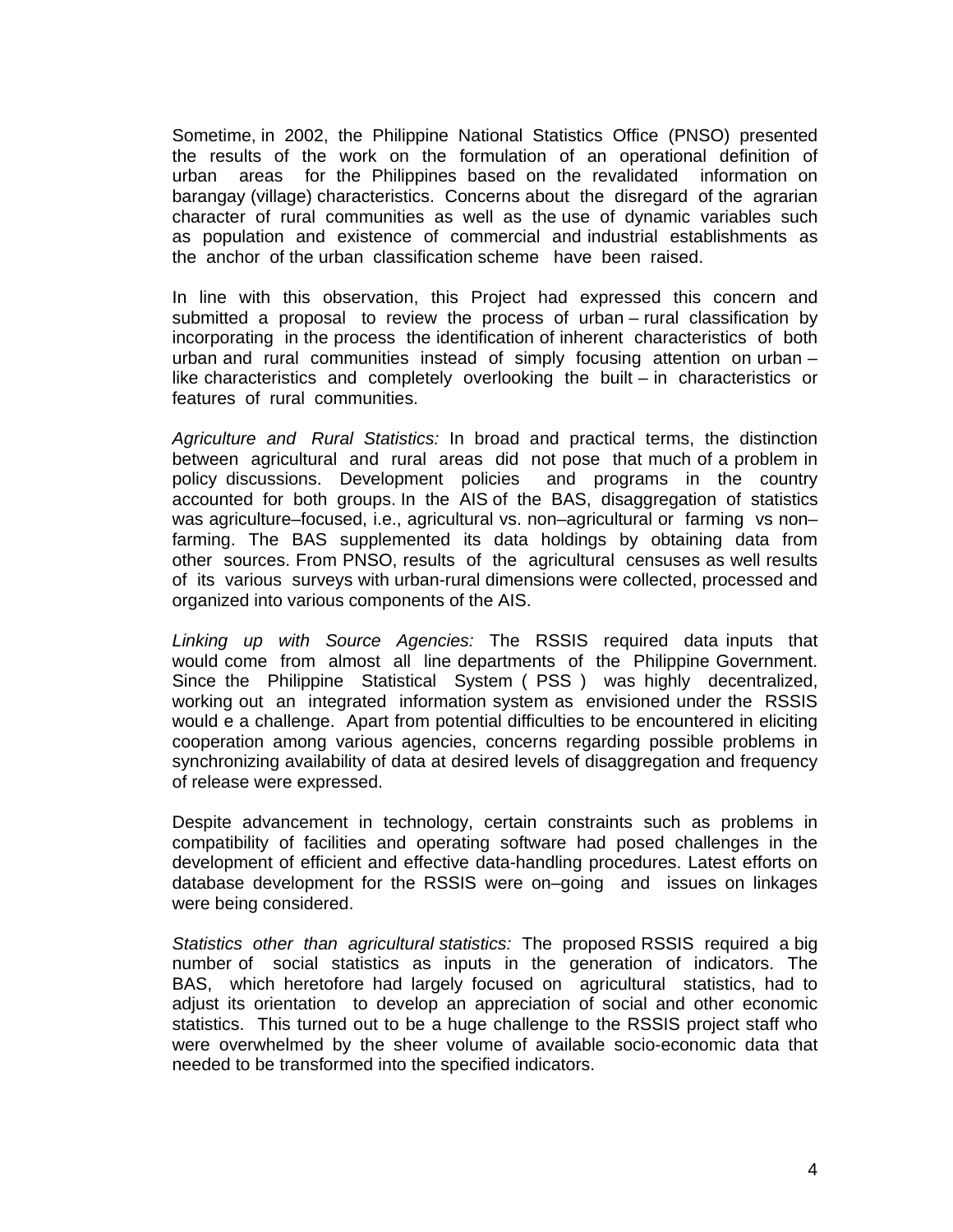#### **RSSIS Framework**

Patterned after the WB Rural Profiles, the Philippines' RSSIS shall be an information system that could describe and monitor changes in the rural sector. It should be able to accurately situate the rural sector in the total national economy. The RSSIS framework assumed that at the center of all efforts associated with rural development was the overall goal of alleviating the worsening poverty among rural communities.

Rural poverty, therefore, became the central theme with the other twelve areas of concerns, serving as explanatory of the conditions of the rural sector. The information system was envisioned to account for both economic and social statistics and indicators in order to adequately characterize the rural sector.



 **Figure1. Schematic diagram of the RSSIS Framework** 

The RSSIS framework recognized the significance of the agriculture sector as one area of concern, agriculture being identified as the single most important characteristics identified with the rural sector. The framework, therefore, highlighted the details of the eight sub–areas of concern under the agriculture sector.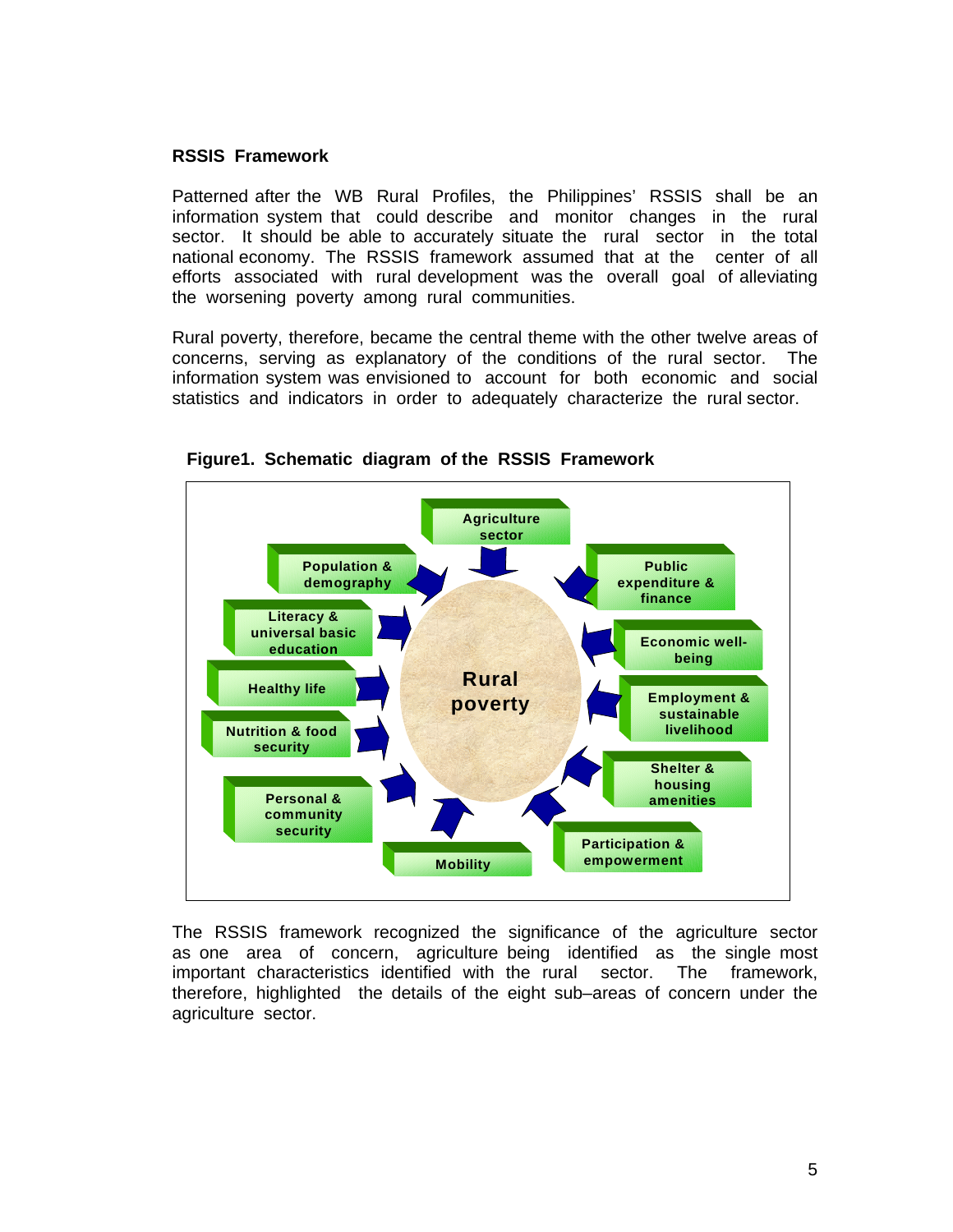

 **Figure 2. Schematic diagram of the RSSIS for agriculture sector** 

### **The RSSIS Modules**

To facilitate the implementation of the RSSIS and to harmonize work within the BAS, areas of concern as used in the framework were also referred to as RSSIS modules. In its original draft, the RSSIS framework called for the development of 117 development indicators in 13 modules. The following table shows the details.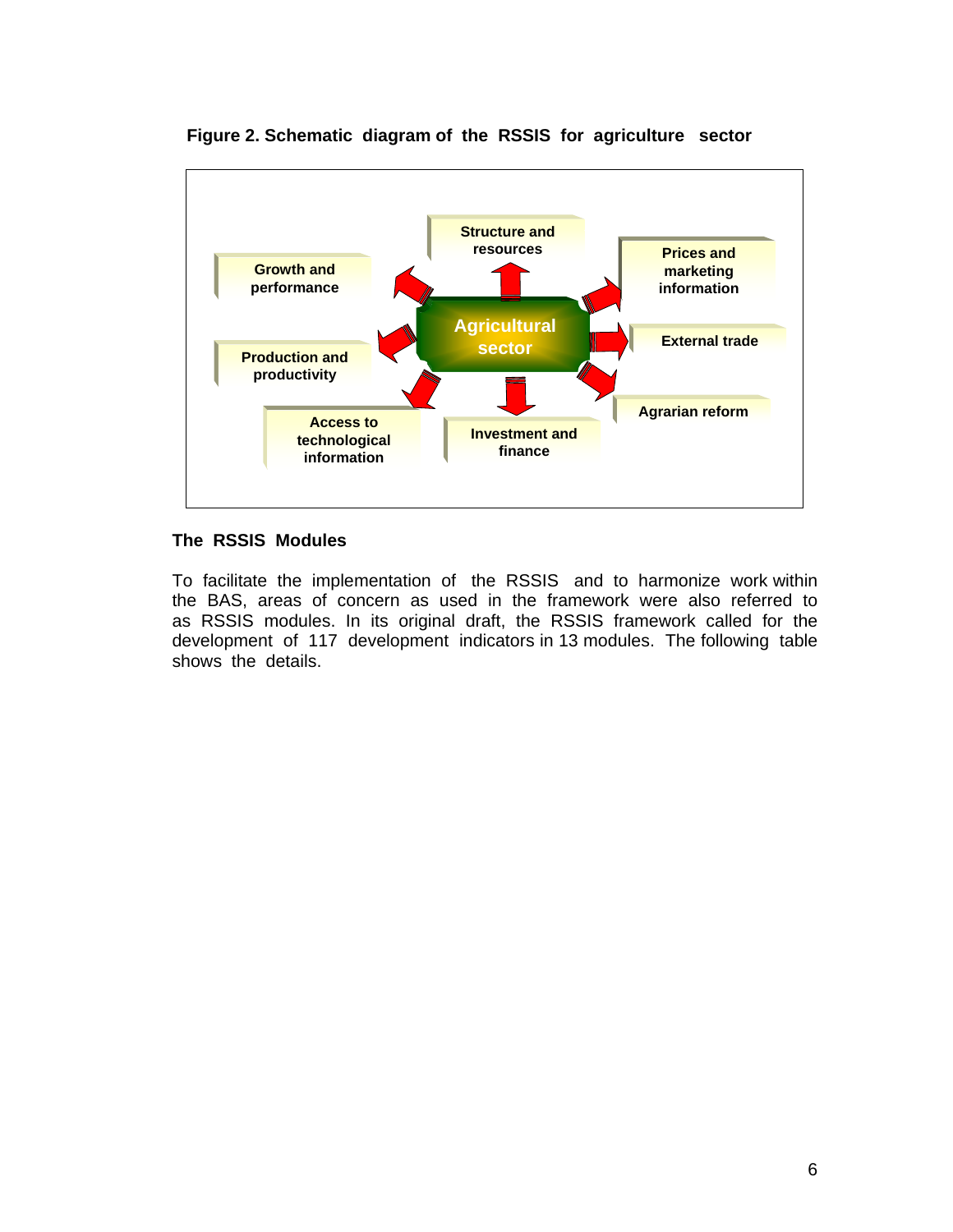| <b>MODULE</b>                                                                | <b>NUMBER OF</b><br><b>INDICATORS</b> |
|------------------------------------------------------------------------------|---------------------------------------|
| 1. Rural poverty                                                             | 4                                     |
| 2. Economic well - being                                                     | 9                                     |
| 3. Agricultural sector                                                       |                                       |
| 3.1 Growth and performance                                                   | 4                                     |
| 3.2 Production and productivity                                              | 10                                    |
| 3.3 Structure and resources                                                  | 4                                     |
| 3.4 Prices and marketing                                                     | 6                                     |
| 3.5 External trade                                                           | 3                                     |
| 3.6 Access to technology information                                         | 3                                     |
| 3.7 Investment and finance                                                   | 5                                     |
| 3.8 Agrarian reform                                                          | 2                                     |
| 4. Population and demography                                                 | 8                                     |
| 5. Literacy and universal primary education                                  | 9                                     |
| 6. Healthy life                                                              | 11                                    |
| 7. Nutrition and food security                                               | 11                                    |
| Shelter and household amenities<br>8.                                        | 6                                     |
|                                                                              | 10                                    |
| Employment and sustainable livelihood<br>9.                                  | $\overline{2}$                        |
| 10. Mobility                                                                 | $\overline{4}$                        |
| 11. Participation and empowerment                                            | 3                                     |
| Personal and community security<br>12.<br>13. Public expenditure and finance | 3                                     |

# **Table 1. Number of indicators by module of the RSSIS**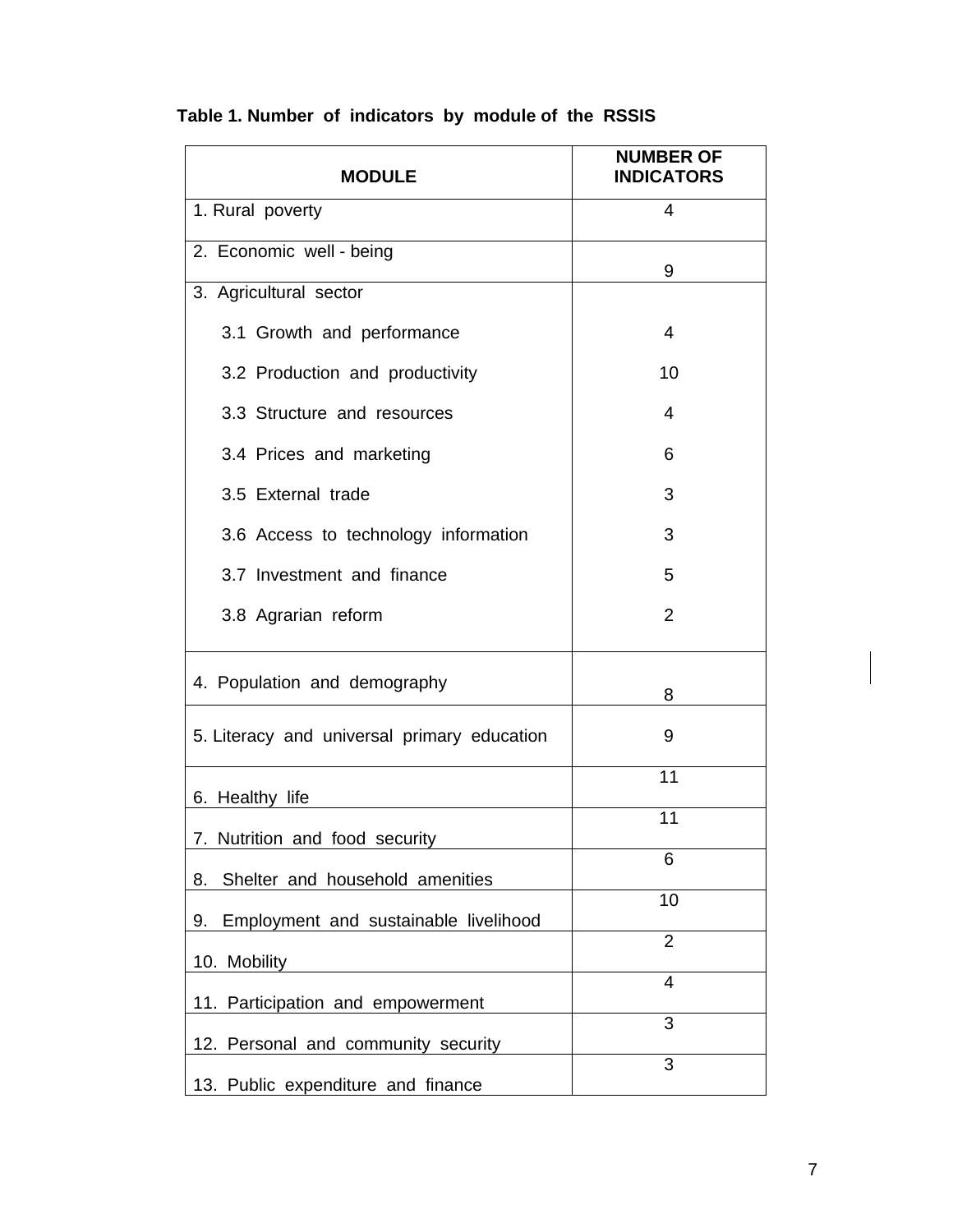On top of the 13 modules, the RSSIS strongly suggested the inclusion of rural infrastructures . Specifically, the system should account for the following:

- Community facilities
- Roads and transport facilities
- Education
- Health and nutrition
- Economic establishments

#### **Managing the RSSIS**

The relatively long experience of the BAS in developing and maintaining the Agricultural Indicators System (AIS) was thought to be an edge and a guarantee in being able to manage the RSSIS. The perception was not entirely correct. The RSSIS was a lot bigger and expansive than the AIS. The BAS has to deal with a lot of non–agricultural and non–economic data which it did not produce.

Understandably, in its initial stages, the collection and compilation of data inputs had overwhelmed the staff. Data required for computing indicators consisted of long series data with which Project staff were not familiar. The delay in the development of working processing systems further aggravated the difficulties. On the coordination side, the BAS had to improve its linkage with source agencies and this was especially true with offices outside the Department of Agriculture and those which were not major statistical agencies.

To the credit of the PSS and the member statistical agencies, despite the decentralized nature of the system, a culture of coordination and cooperation among agencies was in place. And since implementation of the RSSIS was certain to be a multi-agency undertaking, from the very beginning, the conceptualization and implementation of the RSSIS always had all the stakeholders in mind. To give full expression to this guiding principle, an interagency advisory committee was created. Membership consisted of the major producers of rural statistics and users of rural sector indicators. The Committee was chaired and co–chaired by the Director of the Agriculture Staff of the National Economic and Development Authority (NEDA) and the Director of the BAS, respectively. Internally, the BAS also created an inter-division Steering Committee to oversee Project activities.

#### **Developing the Community Level Statistical Information System (CLSIS)**

As earlier pointed out in this paper, the RSSIS framework saw a good level of support from the existing national data systems. It was clear, however, that while the RSSIS can ably support the requirements for national level policy and decision making, it could not do so for sub–national government units. With the current shift in governance from centralized to devolved mode, whereby the local government units are vested with the authority and responsibility to chart their own development, an appropriate Community Level Statistical Information System (CLSIS) should be set in place to assist them. With this purpose in mind, the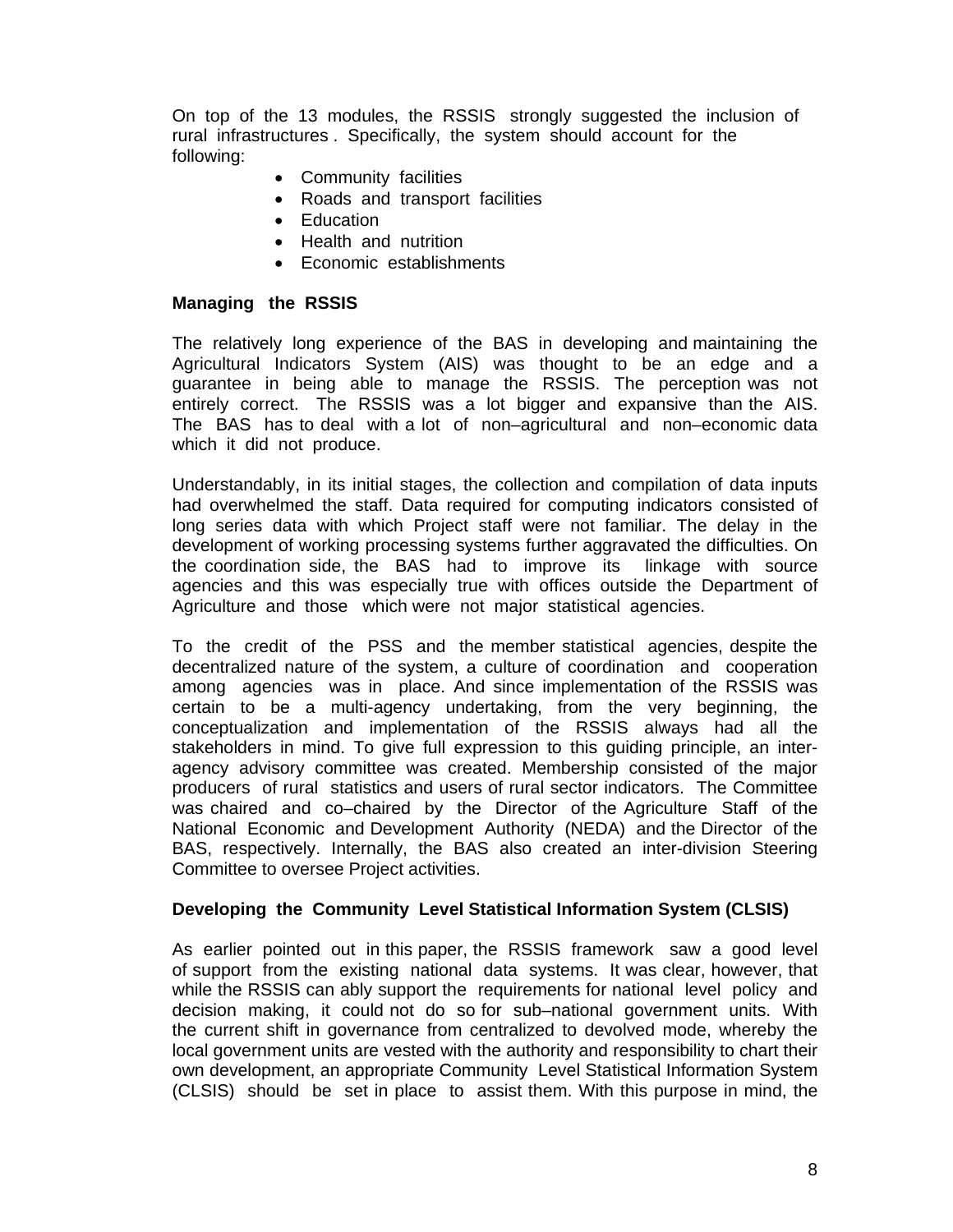Project explored possibilities of bringing down to the municipalities and barangays the community level version of the RSSIS.

The BAS proceeded to identify pilot areas in the Region and conduct consultations with the stakeholders in the communities. They included the local government executives and officers of local government units (LGUs) in the pilot municipalities and barangays. As in the development of the RSSIS, the Project first undertook an assessment of the community data systems and then looked into the requirements and availability of data in the community. An important factor studied was whether communities used statistics in their development-related decisions and activities. Findings were varied and interesting. Some LGUs hardly used quantitative information, even if they were available, in their decision–making. Data generated and made available were often unstandardized and disorganized and therefore difficult to use.

The Project found keen interest among LGUs in developing a community– based statistical information system. The LGU officers worked closely with Project management and staff in developing the information system in their respective areas. One important input to the development and subsequent management or maintenance of the system was the building of capacity of the local government to implement the system. The Project heavily invested on training, in addition providing seed equipment and facilities required by the system.

The Statistical Research and Training Center (SRTC) of the Philippines played a key role in implementing the training component of the Project. The Project used SRTC's competence in running training programs to develop the materials, engage qualified trainers, and manage the actual training sessions.

Since it was a community–based system, the data requirements were locally determined as well. On top of the existing data systems, LGU officers were asked to identify the information they required to support their policy and decision–making. These information were incorporated in the barangay survey, the results of which were processed in the communities by LGU staff themselves with the guidance of BAS field staff. Within the project life, the CLSIS databases would have been operationalized. The LGU officers were equipped with the necessary training to maintain and manage the system. The BAS will likewise support and provide technical assistance to the LGUs.

The CLSIS survey questionnaire consisted of two modules ; the first was on demographic profile while the second gathered data on household members. Some sort of report cards on agriculture had also been developed to make it easier for the LGU to track developments in the agriculture sector. The major topics of the CLSIS questionnaire were demography, livelihood, migration, mobility, education, health, participation, and employment.

On the other hand, the agriculture report cards contained information on crops planted and harvested; monthly crop monitoring; crop damage; prices of agricultural outputs and inputs; livestock inventory, supply and utilization; aquaculture stocks and harvest; fish production; and agro-processing, handicraft and other home-based livelihood.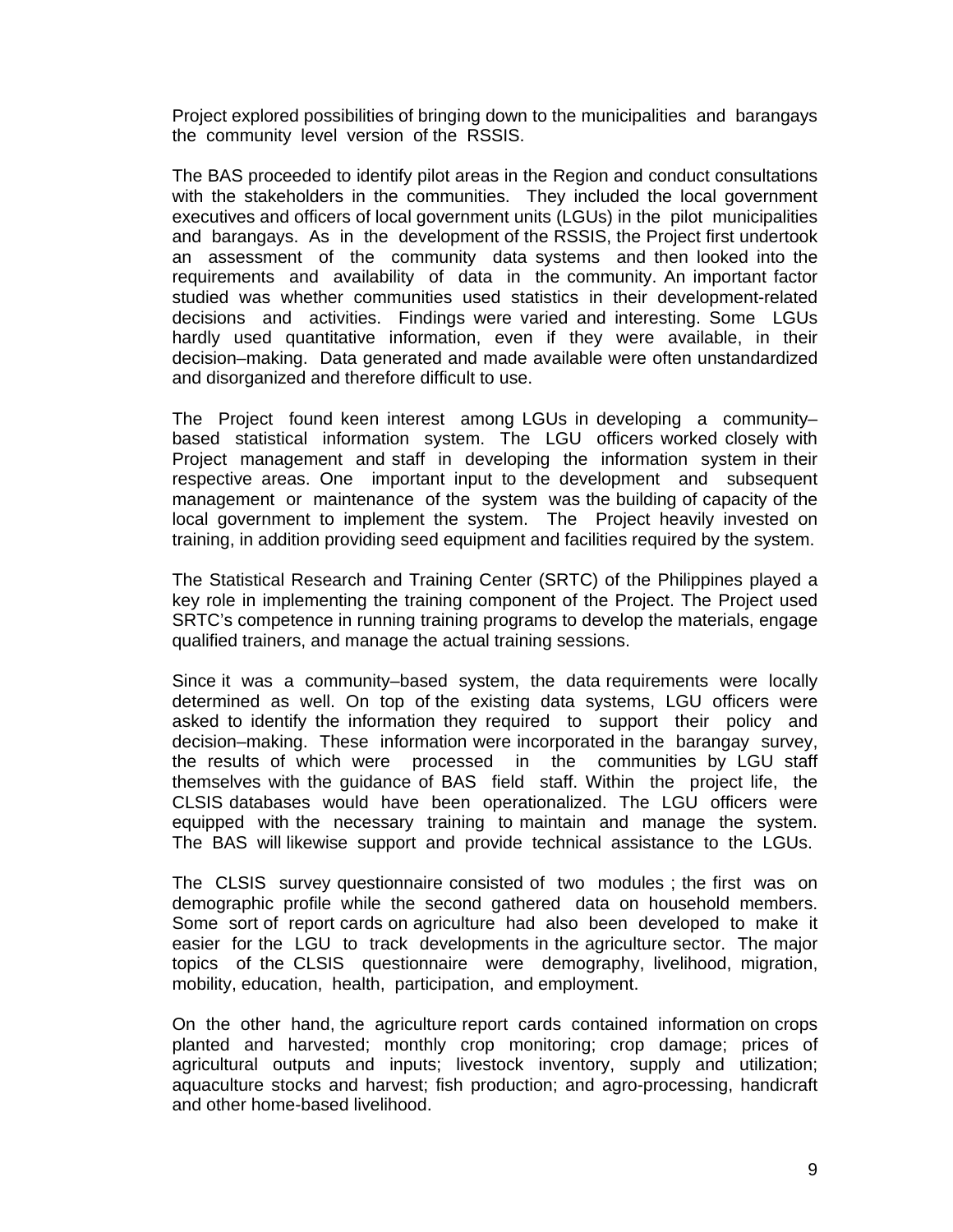### **Future Directions**

*On the maintenance of the RSSIS:* The BAS was committed to maintain the final version of the RSSIS to be determined at the end of the project. Its implementation schedule shall account for the reasonable lags of data releases from sources and indicate the releases of the reports on indicators. In this connection, the strong support of other statistics-generating agency of the Government shall be enhanced to ensure continuous flow of data inputs to the RSSIS.

The existing Agricultural Indicators System (AIS) may be adopted as the RSSIS' module on the agriculture sector. The BAS shall be the main, if not the sole, source of most data inputs for the module on agriculture sector. The modular character of the RSSIS and the AIS would make it relatively easy to handle retrieval and releases of indicators and statistical reports.

The BAS shall target annual releases of the RSSIS reports by module. A full report might be targeted for release every three years. However, RSSIS tables and graphs depicting available indicators for particular modules shall be posted in the WEB as soon as they were available.

*On the maintenance of the CLSIS:* The BAS was committed to provide technical assistance to the local government units as they went about collecting, processing and analyzing data inputs to their CLSIS. The good working relationship forged between the BAS, SRTC and the LGUs shall be strengthened further. Where necessary, formal and informal agreements regarding training assistance and procurement of other services may be entered into. Part of the commitments made by the LGUs was for them to continuously update their CLSIS database. Annual releases of reports, which shall be posted in the BAS and other WEB sites, shall be targeted.

*Complementation between BAS, SRTC and LGUs:*The BAS was looking at a three – way complementation among BAS, SRTC and the LGUs in institutionalizing the CLSIS. SRTC and the BAS shall assist the LGUs in implementing CLSIS. Data collected by the BAS from various sources can be accessed by the CLSIS - covered barangays. In return, data collected by the LGUs in updating their CLSIS can also serve as inputs to the BAS in its agricultural production and marketing monitoring activities.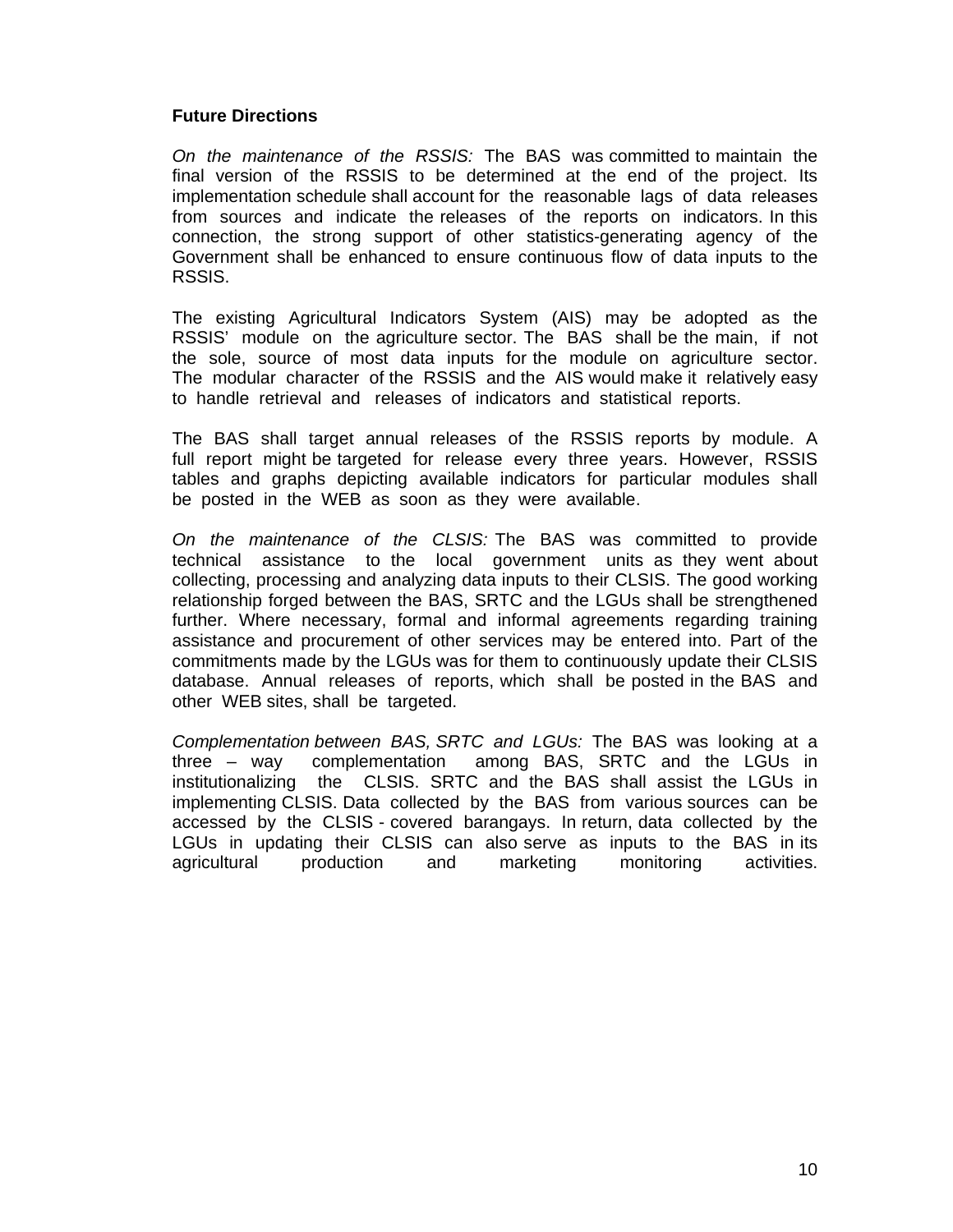| <b>AREA OF</b><br><b>CONCERN/</b><br><b>MODULE</b> | <b>INDICATORS</b>                                                                                                                                                                                                                                                                                                                                                                                                                                                                                                                                                                                                                           | SOURCE OF<br><b>DATA INPUTS</b>                                                                                                                                                |
|----------------------------------------------------|---------------------------------------------------------------------------------------------------------------------------------------------------------------------------------------------------------------------------------------------------------------------------------------------------------------------------------------------------------------------------------------------------------------------------------------------------------------------------------------------------------------------------------------------------------------------------------------------------------------------------------------------|--------------------------------------------------------------------------------------------------------------------------------------------------------------------------------|
| 1. Rural poverty                                   | 1. poverty headcount index<br>2. population below \$1 a day<br>3. poverty gap<br>4. poverty threshold                                                                                                                                                                                                                                                                                                                                                                                                                                                                                                                                       | Food and<br><b>Nutrition</b><br>Research<br>Institute (FNRI),<br>National<br><b>Statistics Office</b><br>(NSO), National<br><b>Statistical</b><br>Coordination<br>Board (NSCB) |
| 2. Economic well -<br>being                        | 1. proportion of food expenditure<br>to total expenditure<br>2. income (expenditure) ratio of<br>top 10 % to bottom 30%<br>3. ratio of mean income of rural<br>households to<br>urban households<br>4. per capita household expenditure<br>(ratio of rural to urban)<br>5. savings rate, by main<br>occupation/industry<br>6. proportion of rural households<br>working/cultivating agricultural land<br>area smaller than the national<br>average<br>7. proportion of non - agricultural<br>income to total rural household<br>income<br>8. proportion of rural household<br>with at least one OFW<br>9. agricultural terms of trade index | BAS, NSO                                                                                                                                                                       |

# **ANNEX : List of indicators by area of concern, RSSIS**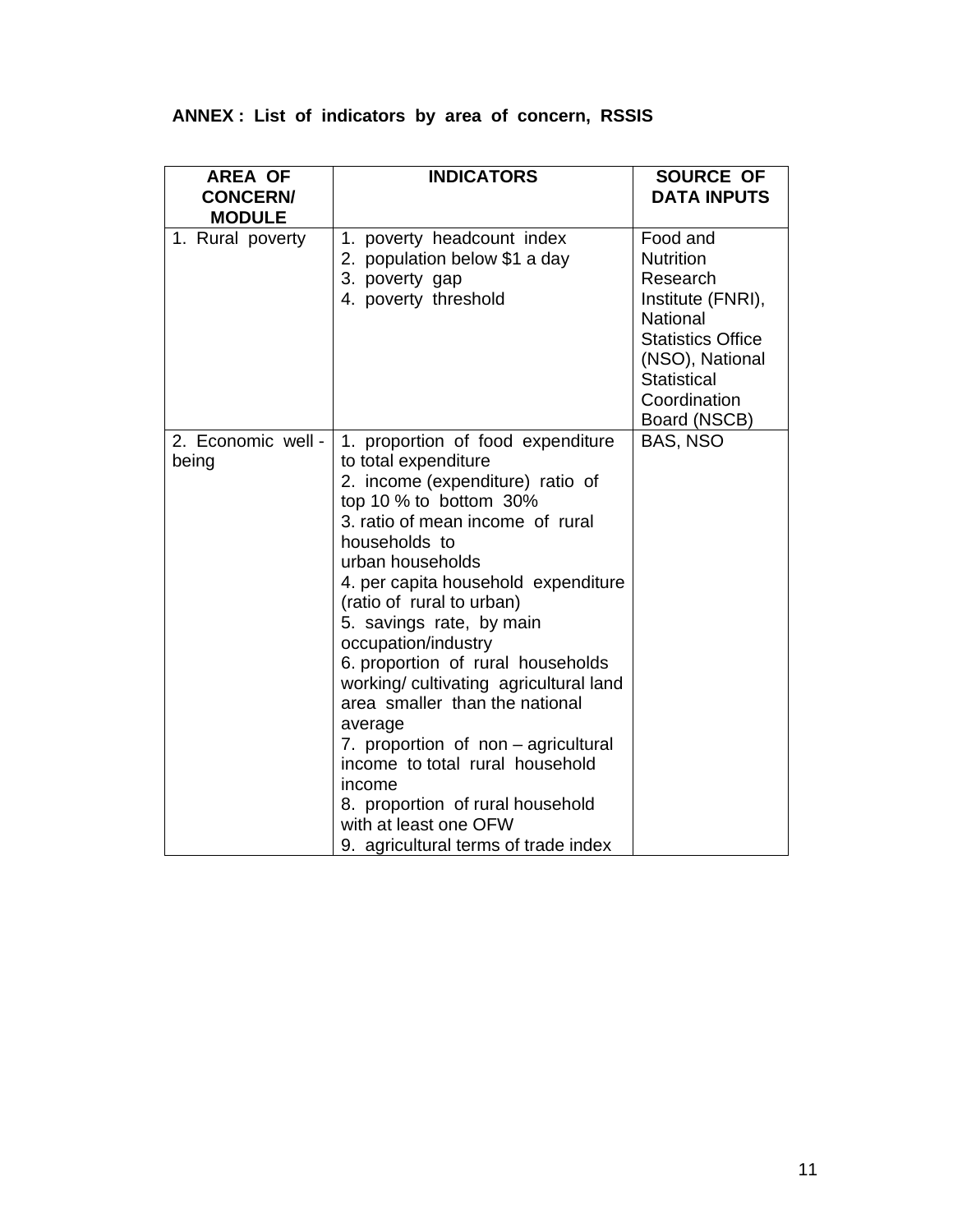| 3. Agricultural<br>sector<br>3.1 Growth and<br>performance | 1. percent change in GDP<br>2. percent change in sectoral GDP<br>3. distribution and percent change in<br>agriculture GVA by major<br>commodity group<br>4. growth of agriculture GVA per<br>agricultural worker                                                                                                                                                                                                                                                                                                                                                                                                                                                           | NSCB, NSO,                                      |
|------------------------------------------------------------|----------------------------------------------------------------------------------------------------------------------------------------------------------------------------------------------------------------------------------------------------------------------------------------------------------------------------------------------------------------------------------------------------------------------------------------------------------------------------------------------------------------------------------------------------------------------------------------------------------------------------------------------------------------------------|-------------------------------------------------|
| 3.2 Production<br>and productivity                         | 1. Index of area harvested for<br>selected agricultural crops<br>2. agricultural production index<br>3. food crop production index<br>4. food production per capita index<br>5. distribution and percent change in<br>production of cereals, roots and<br>tubers, fruits and vegetables<br>6. ratio of production of high value<br>crops to total agricultural production<br>7. percent change in yield per<br>hectare of major agricultural crops<br>8. distribution and percent change<br>in livestock population and<br>production<br>9. fertilizer consumption per hectare<br>of agricultural land<br>10. percentage of palay and corn<br>area applied with fertilizer | <b>BAS</b>                                      |
| 3.3 Structure and<br>resources                             | 1. distribution of land use<br>2. distribution of farms by farm size<br>3. distribution of farms by area and<br>tenure<br>4. irrigated land as proportion of<br>agricultural land                                                                                                                                                                                                                                                                                                                                                                                                                                                                                          | National Irrigation<br>Administration<br>(NIA), |
| 3.4 Prices and<br>marketing                                | 1. producers price index (prices<br>received by farmers)<br>2. prices paid (for inputs) index<br>3. percentage of produce marketed<br>for palay and corn<br>4. producer – wholesale price and<br>producer-mretail price gaps for<br>selected agricultural commodities<br>5. monthly wholesale price band for<br>selected agricultural commodities<br>6. index of volume of market arrivals<br>of selected agricultural commodities                                                                                                                                                                                                                                         | <b>BAS</b>                                      |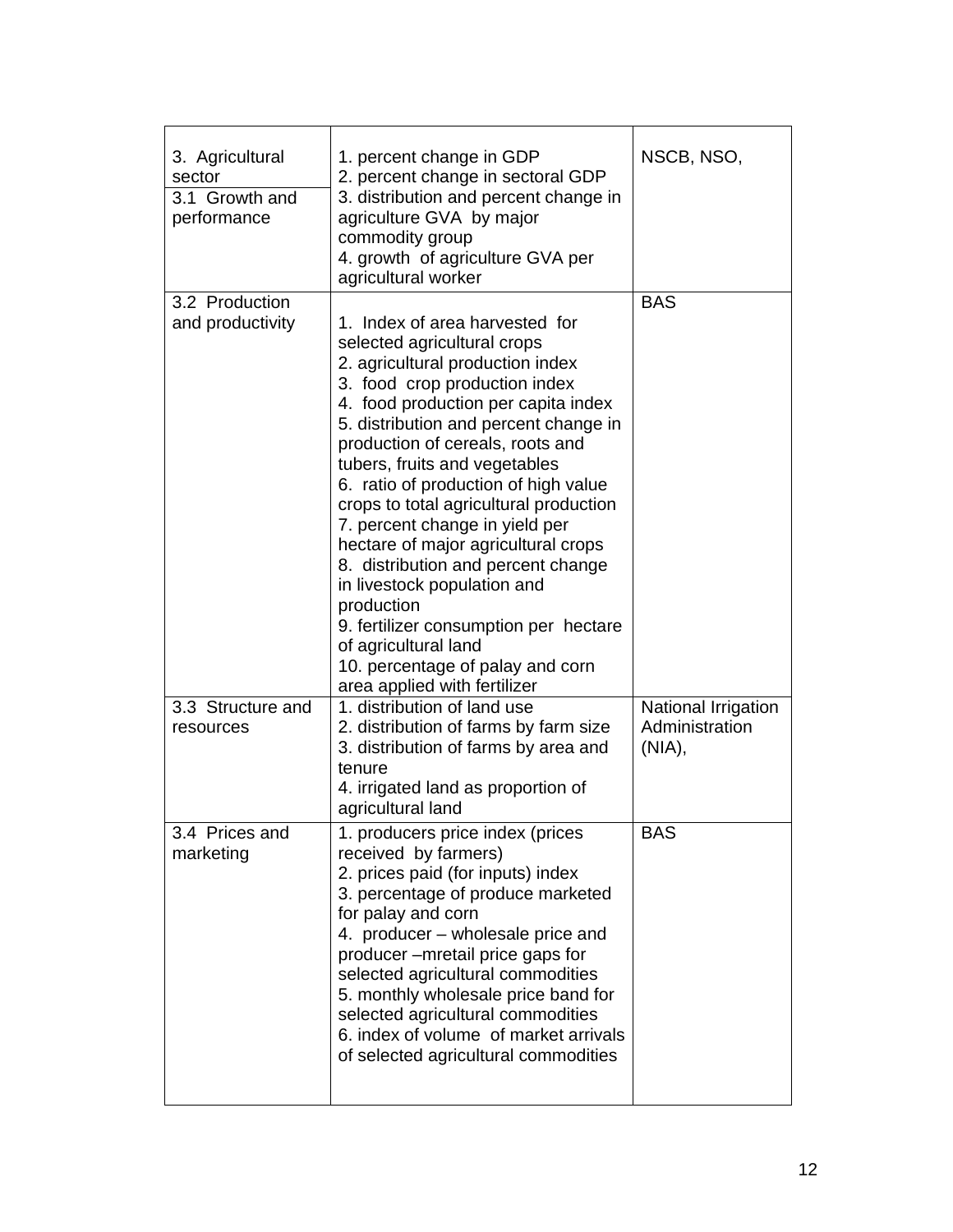| 3.5 External trade                         | 1. agricultural export and import<br>volume and value indices<br>2. distribution and percent change<br>of major agricultural exports and<br>imports<br>3. percent share of major Philippine<br>agricultural<br>exports and imports to world export<br>and import trade                                                                       | <b>NSO</b>                                        |
|--------------------------------------------|----------------------------------------------------------------------------------------------------------------------------------------------------------------------------------------------------------------------------------------------------------------------------------------------------------------------------------------------|---------------------------------------------------|
| 3.6 Access to<br>technology<br>information | 1. ratio of farmers served per<br>agricultural technician<br>2. ratio of veterinarian per 100,000<br>livestock population<br>3. circulation rate of govern ment -<br>initiated technology information<br>materials per 1000 farmers                                                                                                          | Professional<br>Regulation<br>Commission<br>(PRC) |
| 3.7 Investment and<br>finance              | 1. percent of rural population with<br>increasing access to formal<br>financial system as borrower and<br>/or depositor<br>2. proportion of rural savings to<br>total savings<br>3. proportion of agricultural loans<br>to total loans<br>4. Ioan repayments for AMCFP<br>5. distribution of agricultural<br>loans by source<br>institutions | Agricultural<br>Credit Policy<br>Council (ACPC)   |
| 3.8 Agrarian reform                        | 1. accomplishment of CARP<br>2. increase in disposable income<br>of agrarian reform beneficiaries                                                                                                                                                                                                                                            | Department of<br>Agrarian Reform<br>(DAR)         |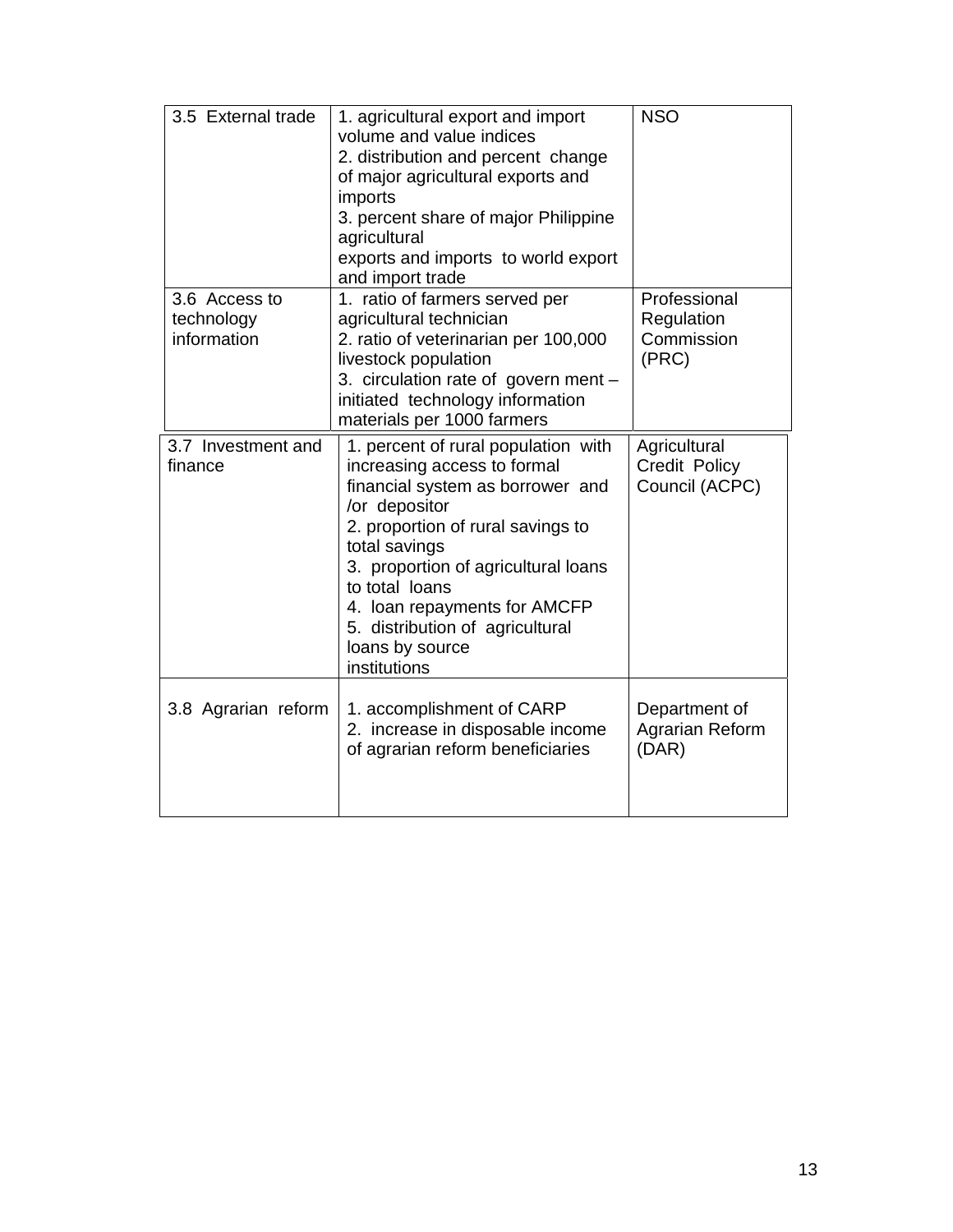| 4. population and |                                        | <b>NSO</b>    |
|-------------------|----------------------------------------|---------------|
| demography        | 1. population and growth rate          |               |
|                   | 2. crude birth rate (registered        |               |
|                   | birth rate)                            |               |
|                   | 3. crude death rate(registered         |               |
|                   | death rate)                            |               |
|                   | 4. fertility rate (projected)          |               |
|                   | 5. rural to urban migration rate       |               |
|                   | 6. age -dependency ratio               |               |
|                   | 7. mean number of children per         |               |
|                   | family                                 |               |
|                   | 8. ratio of child – bearing age to     |               |
|                   | total women population                 |               |
| 5. Literacy and   | 1. primary education completion        | Department of |
| universal primary | rate                                   | Education     |
| education         | 2. functional literacy rate            | (DepEd)       |
|                   | 3.performance rate in NEAT and         |               |
|                   | <b>NSAT</b>                            |               |
|                   | 4. survival rate                       |               |
|                   | 5. drop -out rate                      |               |
|                   | 6. out $-$ of $-$ school youths, $7 -$ |               |
|                   | 24 years by educational                |               |
|                   | attainment                             |               |
|                   | 7. apparent intake rate                |               |
|                   | 8. gross elementary enrollment         |               |
|                   | ratio                                  |               |
|                   |                                        |               |
|                   | 9. percentage of females among         |               |
|                   | the new entrants to the                |               |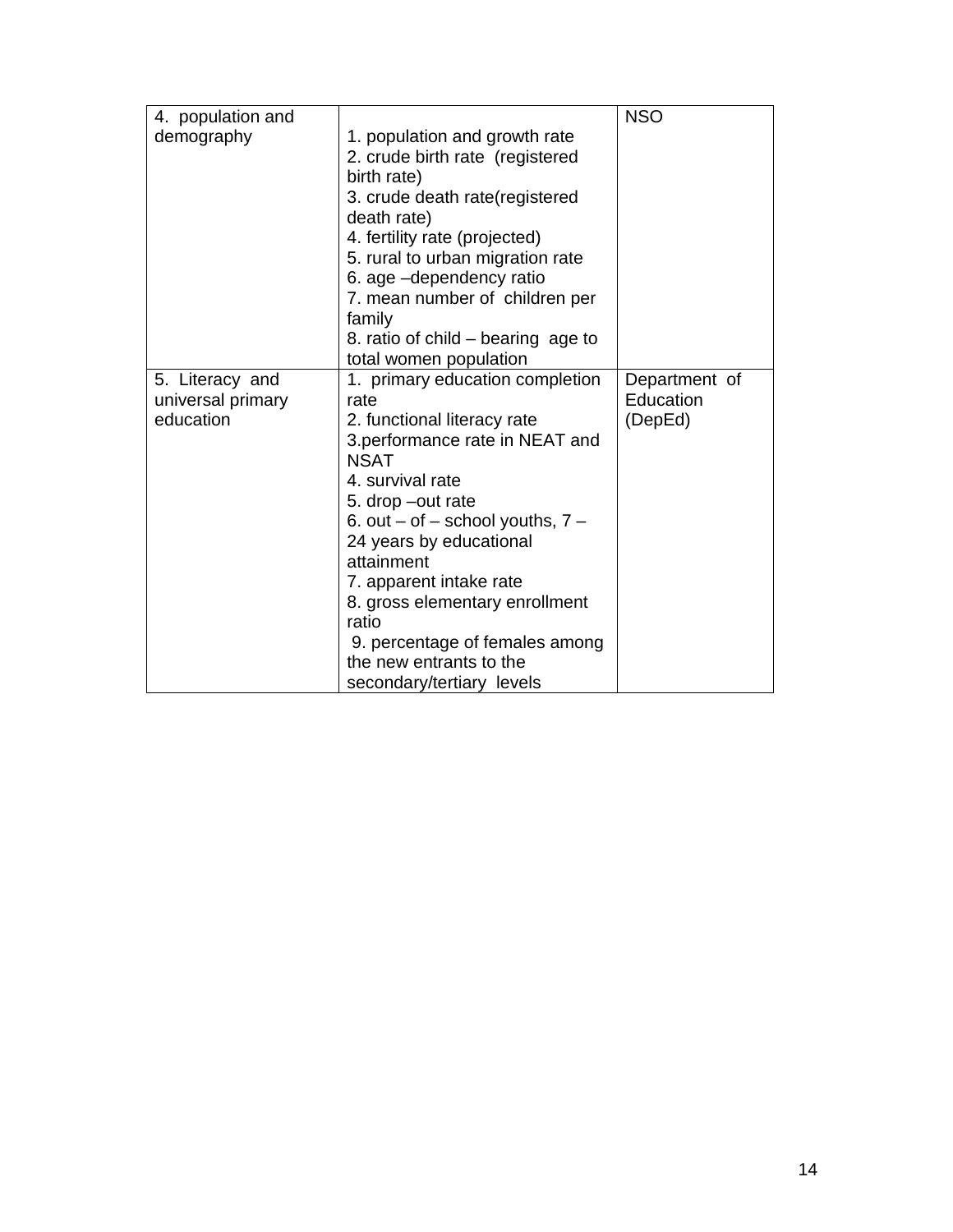| 7. Nutrition and food | 1. percent of newborn                                 | NSCB, FNRI, BAS |
|-----------------------|-------------------------------------------------------|-----------------|
| security              | with birthweight below 2.5                            |                 |
|                       | kg                                                    |                 |
|                       | 2. percent of severely and                            |                 |
|                       | moderately underweight                                |                 |
|                       | children                                              |                 |
|                       | under 5 years                                         |                 |
|                       | 3. percent of mothers with                            |                 |
|                       | low BMI                                               |                 |
|                       | 4. percent of population                              |                 |
|                       | with micronutrient                                    |                 |
|                       | deficiency                                            |                 |
|                       | 5. dietary energy and                                 |                 |
|                       | protein supply per capita                             |                 |
|                       | per day as percent of<br><b>RDA</b>                   |                 |
|                       | 6. average food intake of                             |                 |
|                       | major food groups                                     |                 |
|                       | 7. daily per capita protein,                          |                 |
|                       | carbohydrates, fat intake                             |                 |
|                       | 8. percentage of energy                               |                 |
|                       | from protein,                                         |                 |
|                       | carbohydrates, fat                                    |                 |
|                       | 9. percent of households                              |                 |
|                       | below food threshold                                  |                 |
|                       | 10. ratio of growth of                                |                 |
|                       | rice, fish,, meat.                                    |                 |
|                       | Vegetables production to                              |                 |
|                       | population growth rate<br>11. ratio of total domestic |                 |
|                       | production of staple food                             |                 |
|                       | crops to total food                                   |                 |
|                       | supply                                                |                 |
| 8. Shelter and        | 1. proportion of                                      | <b>NSO</b>      |
| household amenities   | households in makeshift                               |                 |
|                       | dwelling unit                                         |                 |
|                       | 2. distribution of                                    |                 |
|                       | household by type of                                  |                 |
|                       | dwelling unit                                         |                 |
|                       | 3. percentage of                                      |                 |
|                       | households with 3 or                                  |                 |
|                       | more persons per room                                 |                 |
|                       | 4. price index of                                     |                 |
|                       | construction materials                                |                 |
|                       | 5. rental index                                       |                 |
|                       | 6. percent change in the<br>volume and value of       |                 |
|                       | housing loans                                         |                 |
|                       |                                                       |                 |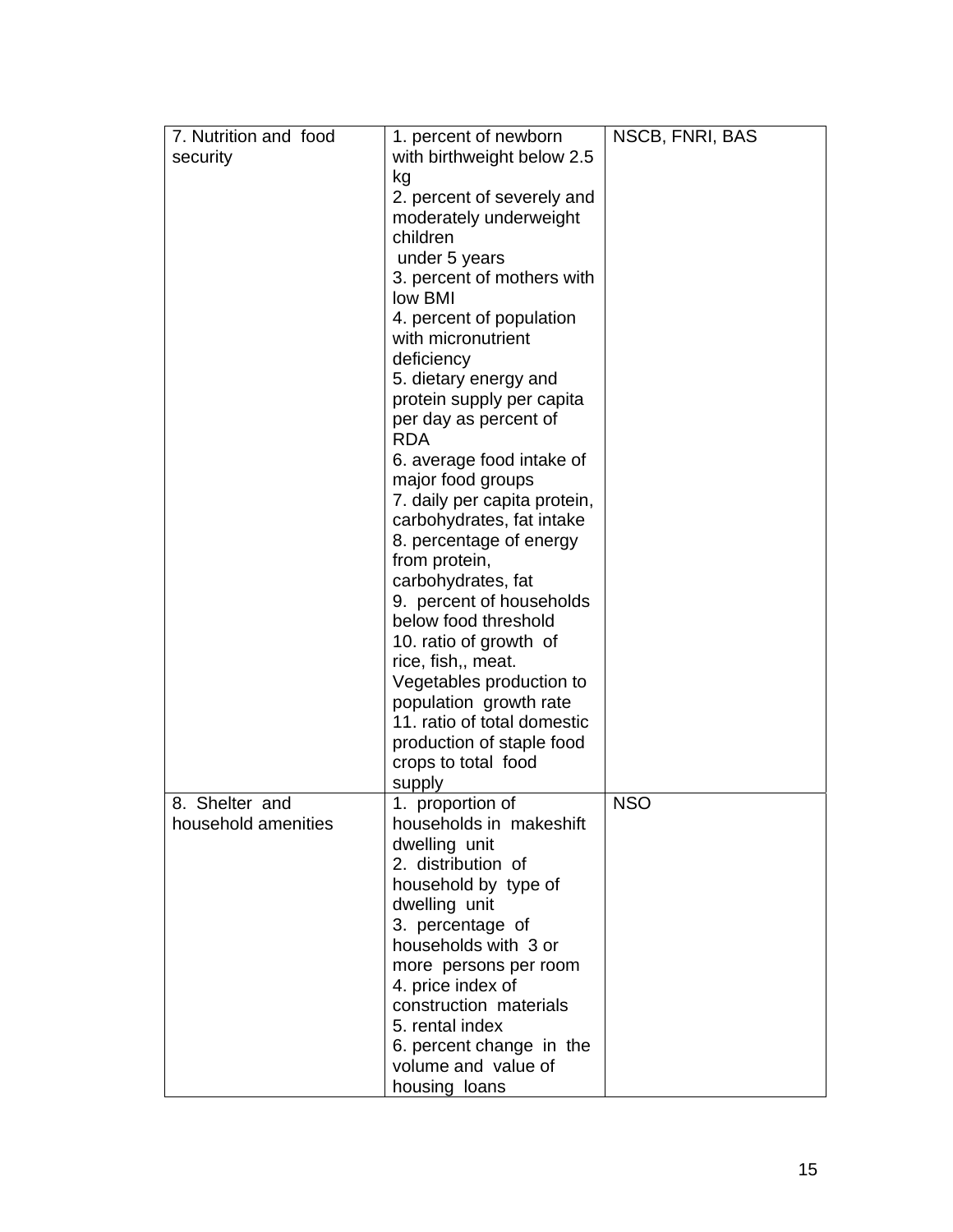| 9. Employment          | 1. labor force participation |            |
|------------------------|------------------------------|------------|
| sustainable livelihood | rate by major age group,     |            |
|                        | by sex, by educational       | <b>NSO</b> |
|                        | attainment, by               |            |
|                        | occupation by industry       |            |
|                        | 2. percentage of             |            |
|                        | gainfully employed           |            |
|                        | working age population       |            |
|                        |                              |            |
|                        | 3. proportion of persons     |            |
|                        | under 15 years and over      |            |
|                        | 65 years of age in the       |            |
|                        | labor market                 |            |
|                        | 4. percentage of             |            |
|                        | unemployed                   |            |
|                        | economically active          |            |
|                        | population                   |            |
|                        | 5. underemployment rate      |            |
|                        | 6. percentage of the         |            |
|                        | unemployed who have          |            |
|                        | completed at least           |            |
|                        | secondary level education    |            |
|                        |                              |            |
|                        | 7. percentage of             |            |
|                        | employed persons in the      |            |
|                        | rural sector who were        |            |
|                        | engaged in non farm          |            |
|                        | activities                   |            |
|                        | 8. percentage of women       |            |
|                        | in non agricultural          |            |
|                        | employment                   |            |
|                        | 9. percentage of             |            |
|                        | economically active          |            |
|                        | population covered by        |            |
|                        | social security schemes      |            |
|                        | 10. index of real earnings   |            |
|                        |                              |            |
|                        | by occupation or by          |            |
|                        | industry or by sex           |            |